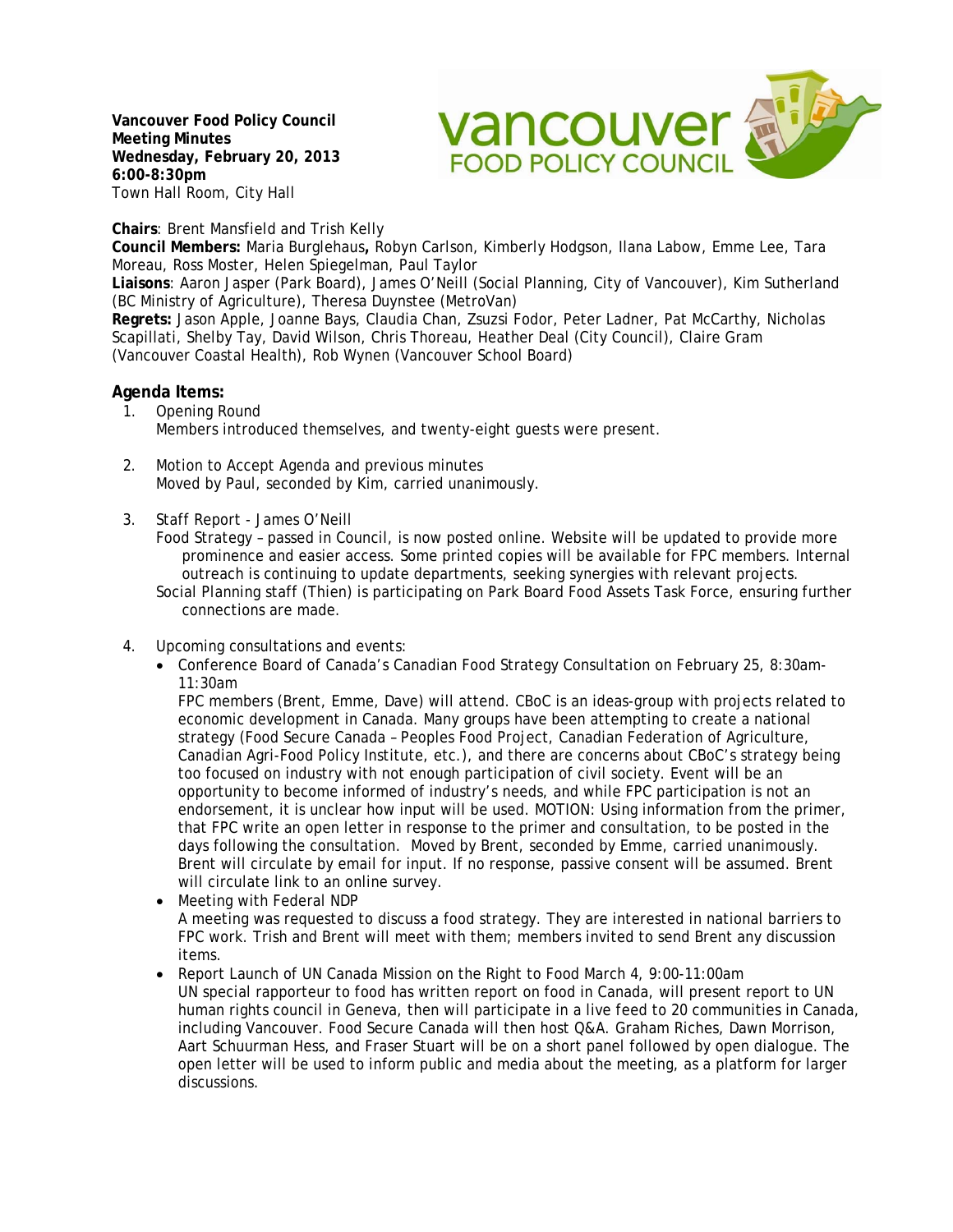- Agriculture Advisory Committee Workshop March 13, 9:00am-4:00pm Since 1998, MoAg has been developing the Strengthening Farming program, focused on land under municipal control, and responsible development and consideration of agriculture. Every two years, three representatives from each Agricultural Advisory Committees meet in every region to discuss experiences, and three spaces have been made available for FPC members. Currently there are five FPC members interested, contact Brent if interested. Will be decided by email. Update to come at next meeting.
- 5. Update on proposal for Food Activation on Granville Jason Apple Opportunity with Viva Vancouver, Jason will be asked to send follow up email.
- 6. Presentation by Tony Beck from the Society for a GE Free BC

GE Free BC supports sustainable agriculture, and is against GE crops and animals. They go to communities and bring together groups, giving options to set up GE free zones. Nationally, three new GE products are awaiting approval – salmon, alfalfa, and a non-browning apple. In BC, ten municipal GE free zones exist, and ten more are in progress. UBCM has endorsed resolution against the GE apple. Concerns revolve around safety (pollen drift, contamination) and lack of independent testing, as well as ownership of seed companies.

Resolution requested from Vancouver, similar to one passed in Richmond:

- That the City of Vancouver hereby opposes the cultivation of genetically engineered plants and trees in the City of Vancouver, and that from this Resolution forward, no further GM crops, trees, or plants should be grown in the City of Vancouver. This also includes GM fruit trees, all GM plants and shrubbery, GM vegetables, GM commodity crops and any and all field tests for medical and experimental GM crops;
- That letters be sent on behalf of Council to the Prime Minister, Premier and leaders of the Federal and Provincial opposition, and copied to relevant Ministers in the Federal and Provincial governments, Vancouver MPs and MLAs, Metro Vancouver, UBCM, the LMLGA, and the FCM, advising of these resolutions and requesting strengthened management of genetically modified plants, more transparent assessment procedures and enhanced communication with the public

Three of five goals in the Vancouver Food Strategy touch on GE crops: access to healthy affordable food, food as a centerpiece of green economy, advocacy for a just and sustainable food system.

**Discussion** 

- Risk in Vancouver despite lack of large-scale agriculture, community and backyard gardens and municipal plantings would be at risk. The prohibition of shipping GE canola through Vancouver may also be examined.
- The Park Board is interested in exploring the issue, as the number of fruit trees in the City may be increased, and the tree farm in Langley could be affected.
- The resolution is symbolic and not enforceable, but it does give pressure to exclude GE crops.

A group of FPC members (Brent, Trish, Ilana, Kim, Ross, Emme) will be formed to make recommendations on operational items to bring back to FPC at the next meeting.

7. Presentation: Sustainable Diets, with a focus on controversial 'hotspots' for policy-makers and consumer - Eleanor Boyle Eleanor began by emphasizing the importance of the  $21<sup>st</sup>$  century context when attempting to define a sustainable food system. Internationally, the definition needs to focus on *ecology*, and beyond satisfying nutritional requirements. The standard food pyramid is the opposite of the